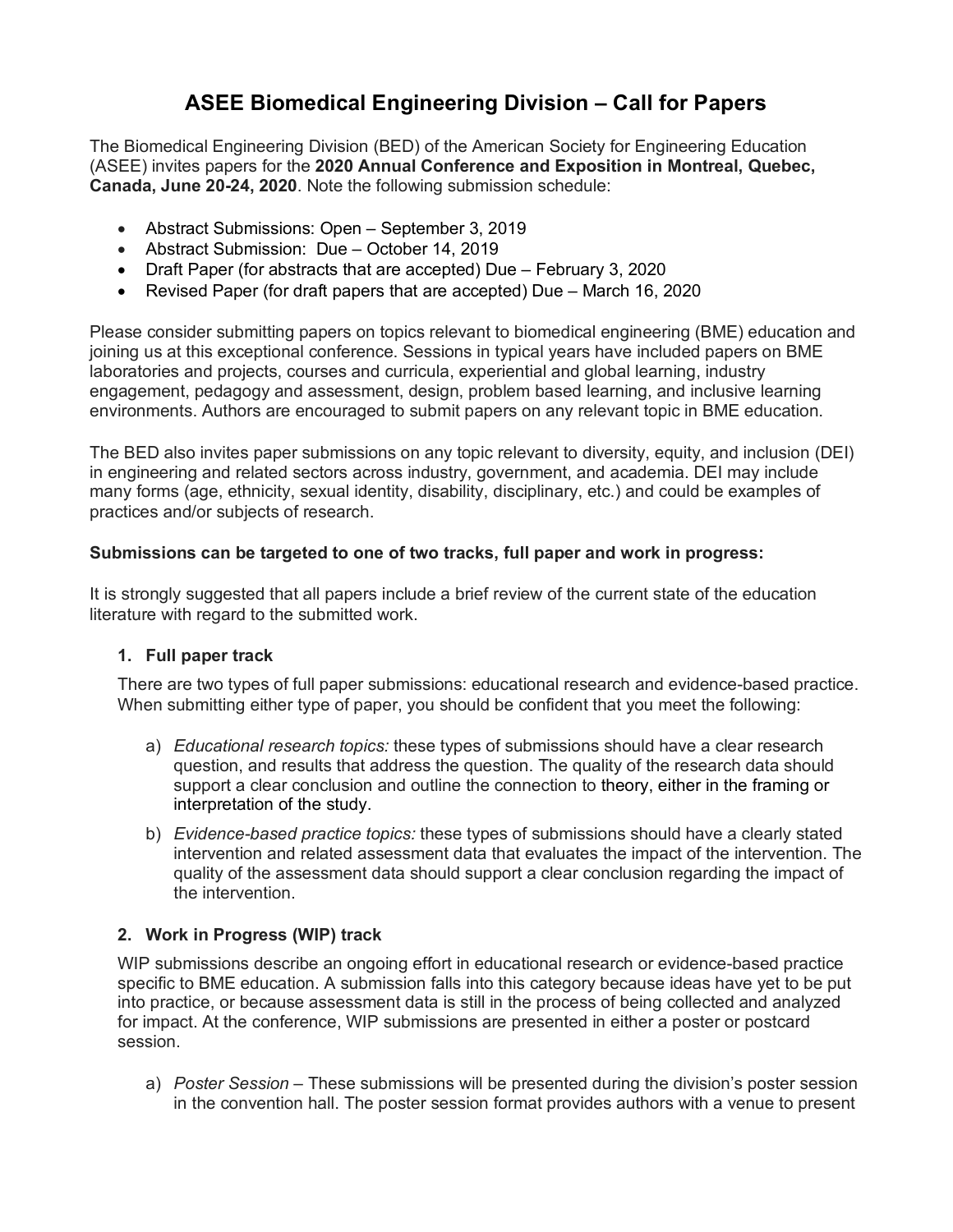research and course innovations in a public setting. Authors are expected to stand near their poster for the entire session to engage with poster session attendees.

b) *Postcard Session* – This is a novel session type in which authors pitch their work with a two-slide (postcard back and front) overview of their work in five minutes or less. After the pitch is made, attendees will have the opportunity to engage with and provide feedback to the authors in a poster session format.

Accepted WIP submissions will be designated as postcard or poster session by the Program Chair-Elect based on reviewers' evaluations of novelty, technical merit, outcomes, and relevance to biomedical engineering education. In either format, the WIP track gives authors an opportunity to get feedback from the BME education community on ongoing efforts. If you are able to collect additional data and draw a clear conclusion at a later date, you can resubmit the same topic as a full paper in a future year. When submitting a paper to this track, you must start your title with "Work in Progress:" and select the "Work in Progress" checkbox in the online submission system.

#### **Review to Publish**

ASEE BED has implemented a review to present requirement. It is expected that the submitting (primary) author will support the division by reviewing both abstracts and papers for the division. If the submitting author is a student, they should designate a co-author to fulfill their review requirement. Note that primary authors submitting more than one abstract will not receive an increased review load. Those who are unable to fulfill this commitment by the timelines required may have their own papers rejected by the session chair, regardless of paper quality.

#### **Abstract submission**

- 1. For both tracks, you must submit an abstract by the deadline above. Abstracts are generally up to 1 full page of text (750 words maximum).
- 2. Abstracts should follow the guidelines specified in the ASEE authors kit (see link below).
- 3. If you are submitting to the full paper track, you should make it clear to reviewers that you have high quality data to draw clear conclusions about the impact of your work.
- 4. Because ASEE uses a double-blind review process, be sure to omit any information in your abstract that identifies you or your institution.
- 5. Reviewers will evaluate your abstract based on the criteria listed below.
- 6. If the program chair determines that your full paper submission does not meet the criteria for that track, your submission may be reclassified into the WIP track.

#### **Draft and revised paper submission**

- 1. If your abstract is accepted, please note the reviewer comments as you write your paper, which must be submitted by the deadline above. Also, note that acceptance of your abstract does not guarantee that your paper will be accepted.
- 2. Draft papers should be a maximum of 3 pages for WIP submissions; they are generally 8 pages or longer for full papers.
- 3. Because ASEE uses a double-blind review process, authors' names or institutional names should not be included in the abstract, filename, or document properties.
- 4. Reviewers will evaluate your paper based on the criteria listed below.
- 5. If the program chair determines that your full paper submission does not meet the criteria for that track, your submission may be reclassified into the WIP track.